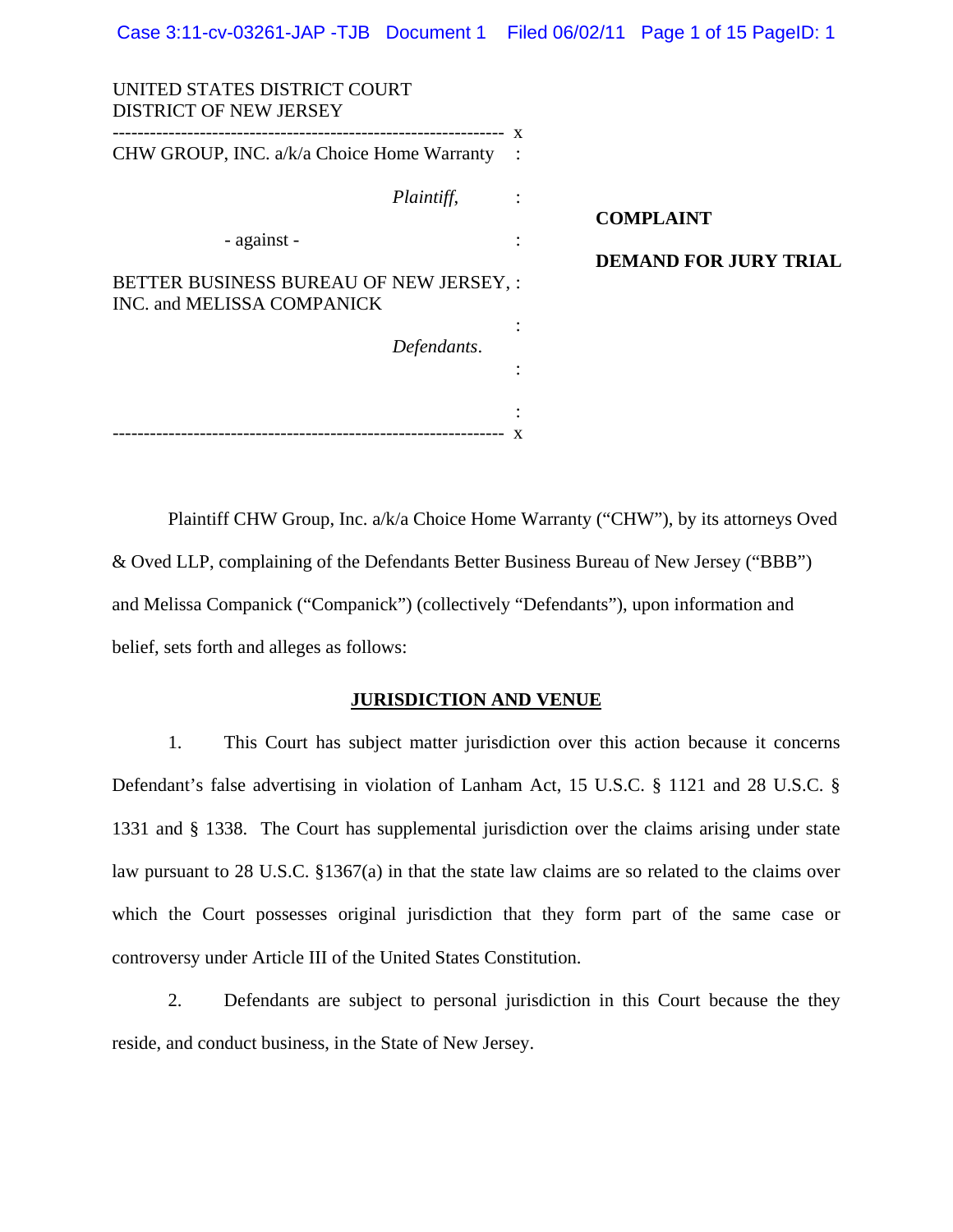Case 3:11-cv-03261-JAP -TJB Document 1 Filed 06/02/11 Page 2 of 15 PageID: 2

3. Venue is proper in this district pursuant to 28 U.S.C. § 1391(b)(2) and (c) because a substantial part of the events giving rise to CHW's claims occurred here and because Defendants are subject to personal jurisdiction in this district.

#### **PARTIES**

4. Plaintiff CHW is a New Jersey corporation with its principal place of business in Middlesex County, New Jersey.

5. Defendant BBB purports to be a New Jersey  $501(c)(6)$  tax exempt corporation with a principal place of business in Trenton, New Jersey.

6. Defendant Companick is a resident of the State of New Jersey and is the President of BBB.

#### **FACTUAL BACKGROUND**

#### **A. CHW's Business**

7. CHW sells home warranties to consumers, protecting them against the high cost of repair or replacement of properly maintained major household systems and appliances such as dishwashers, refrigerators, and stoves (the "Warranties").

8. Whenever a customer has an issue with an item covered by one of CHW's Warranties, the customer contacts CHW's claims center and CHW provides repair or replacement as required by the Warranties.

9. CHW is known for its excellent customer service, and its prompt resolution of customer issues and disputes and, as a result of such dedication to their clients, as of May 2011, CHW has sold thousands of home warranties throughout the country.

# **B. BBB'S Business**

10. BBB purports to provide consumers with, *inter alia,* the ability to: (i) "check out" a business or charity's reputation both online and through direct correspondence with BBB; and (ii) file complaints against those same businesses and charities.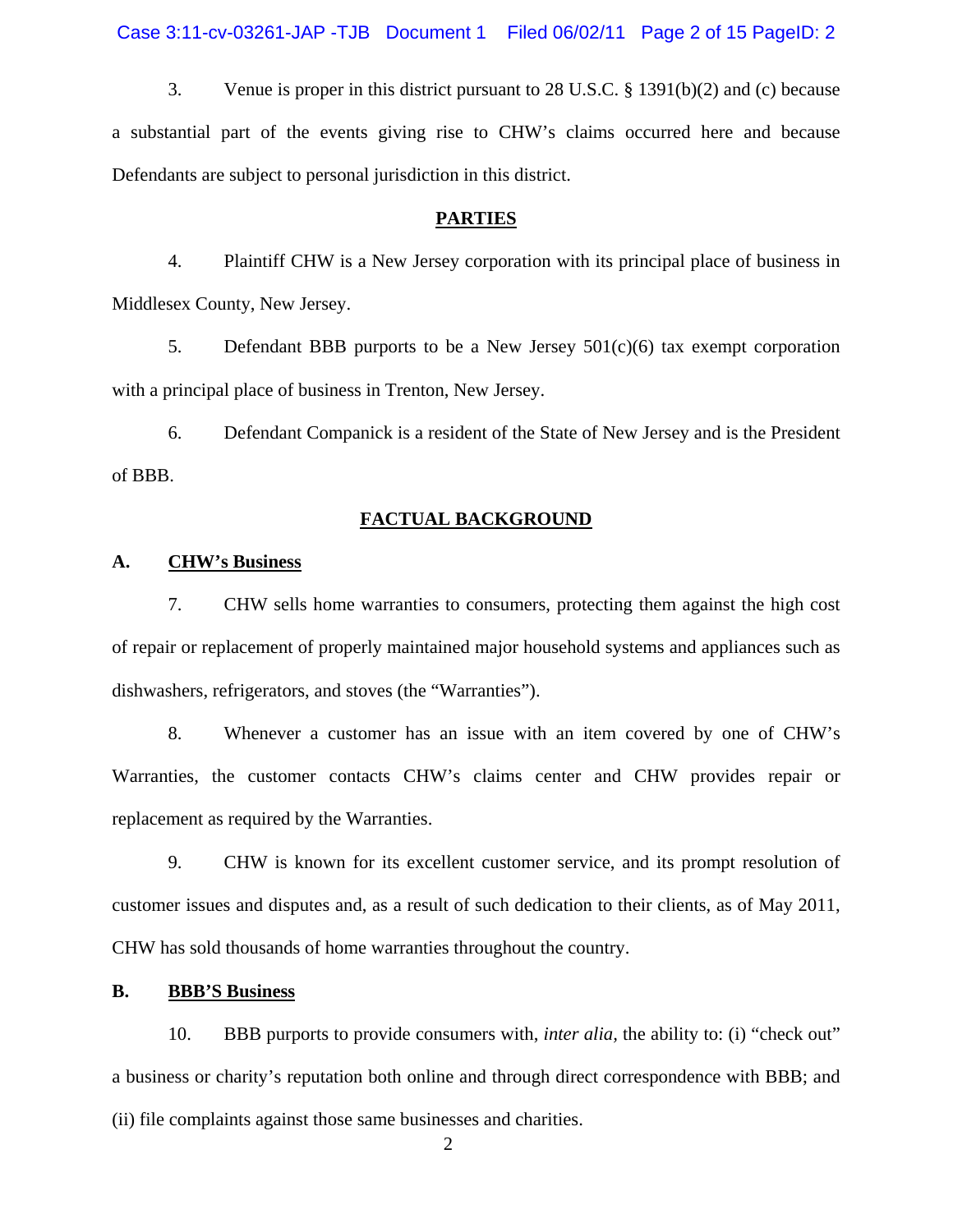11. BBB claims that its mission is to: (1) create a community of trustworthy business, (2) set standards for marketplace trust, (3) encourage and support best practices, (4) celebrate marketplace role models, and (5) denounce substandard marketplace behavior.

### **C. BBB's Accreditation and Letter Grading Programs**

12. In furtherance of the foregoing, BBB has adopted two different rating programs for businesses.

13. The first, is a purported "accreditation program" whereby the BBB—knowing that consumers view them as an unbiased trustworthy organization—utilizes its reputation to allow businesses who pay to BBB a substantial fee to be labeled as trustworthy or "Accredited" by BBB.

14. The only concrete measurable requirement for Accreditation is the payment to BBB an annual fee. And the amount of the annual fee varies based on an undisclosed formula, and can range from hundreds to thousands of dollars per year.

15. To obfuscate the true nature of what BBB is doing, BBB classifies (on its tax returns and in public) these fees as donations, but in truth, these "donations" are charges for accreditation and in return for a "donation" a business receives preferential treatment from BBB in the form of a better rating.

16. The second is a letter grading system (the "Letter Grading System") that the BBB introduced in January 2009, whereby the BBB utilizing an undisclosed and unknown formula, assigns letter grades to businesses ranging from A+ to F (the "Letter Grade Rating").

17. Specifically, BBB's employees arbitrarily assign numerical values to different factors (*i.e.* corporate size, number of complaints, severity of complaints, duration complaint is outstanding, etc.).

18. Those arbitrarily generated numerical values are then inputted into an undisclosed algorithm to generate the Letter Grade Rating giving this arbitrary paradigm an air of objectivity.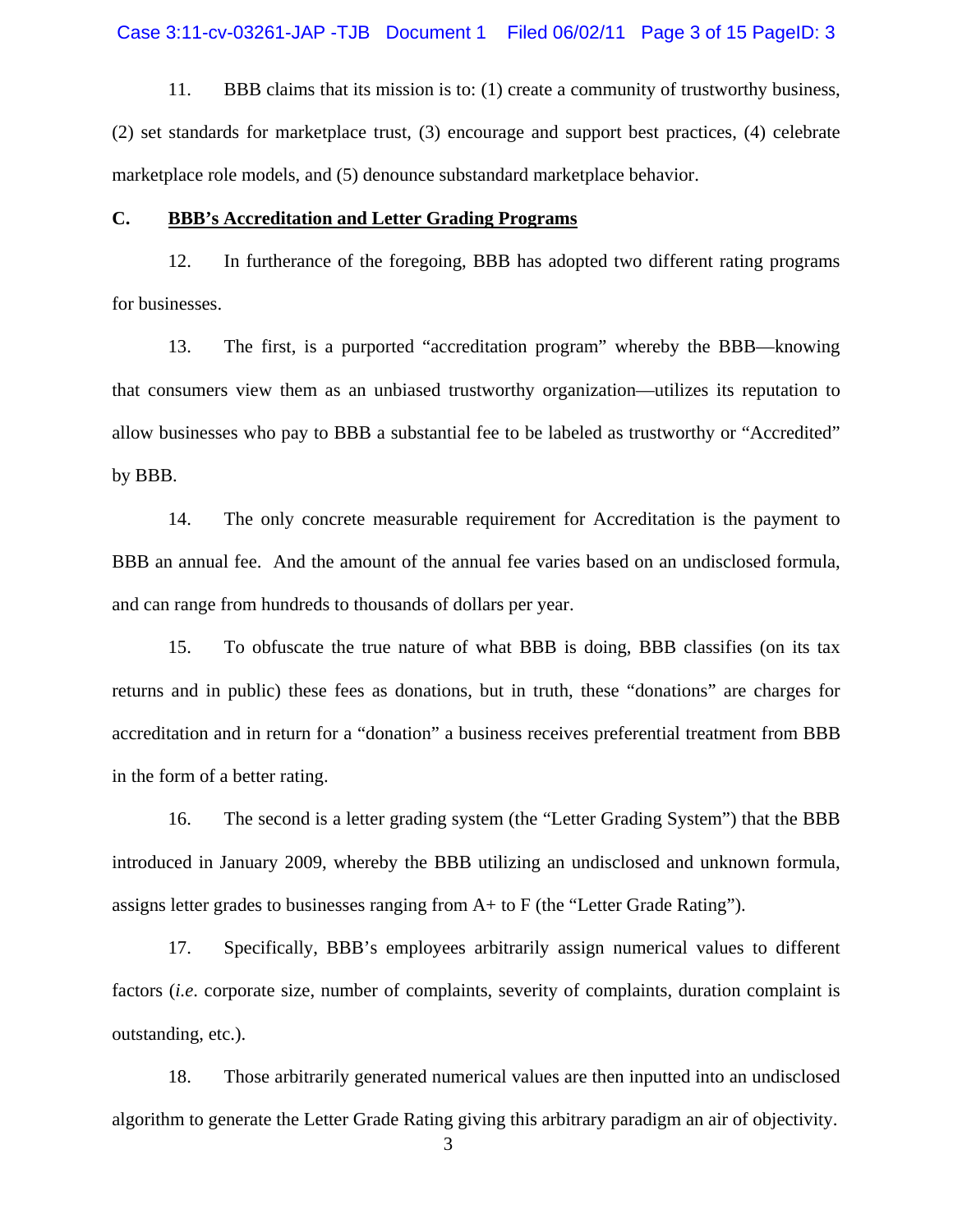### Case 3:11-cv-03261-JAP -TJB Document 1 Filed 06/02/11 Page 4 of 15 PageID: 4

19. But there is absolutely nothing objective about the grade. In fact, BBB has the power and often utilizes the power to completely disregard a businesses' letter grade and give that business a "no rating" if "BBB believes the assigned grade does not represent an appropriate indication of the BBB's confidence that the business is trustworthy and will make a good faith effort to resolve any customer concerns."

20. Thus there is nothing objective about the Letter Grading System and BBB has the right to arbitrarily disregard any business's letter grade at its whim.

21. Regardless of its wholly subjective right to ignore its own formula at its election, the Letter Grading System is in and of itself inherently subjective and heavily (and arbitrarily) skewed in favor of businesses that pay BBB money.

22. Specifically, accredited businesses receive a rating at a minimum of two letter grades higher than a comparable non-accredited business.

23. This grade discrepancy exists even when a non-accredited business has a larger number of customers than a comparable accredited business, fewer customer complaints than the accredited business, and has undertaken to resolve all customer complaints received.

24. By creating this letter grade discrepancy, BBB has wrongfully conferred a huge benefit to businesses who pay to become Accredited. Essentially, BBB is charging businesses for its seal of approval, and acting as a paid spokesperson for that business.

### **D. BBB Viciously Maligns CHW and Ruins its Business to Extort Money from CHW**

25. Since as early as May 2008, BBB has listed CHW on its website and provided consumers with a rating of CHW.

26. Beginning in January 2009, BBB assigned a letter grade to CHW and made that letter grade available to consumers via their online platform.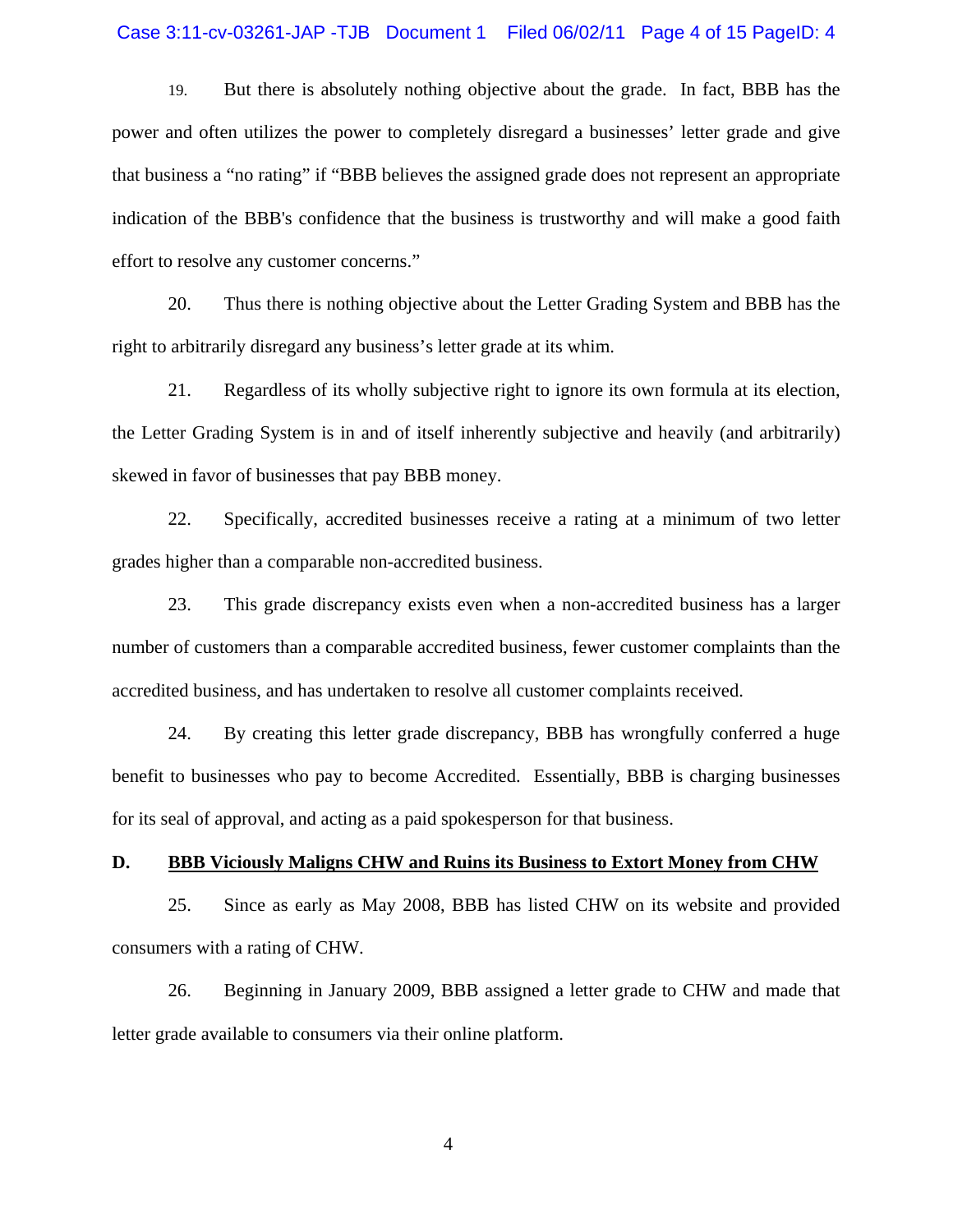### Case 3:11-cv-03261-JAP -TJB Document 1 Filed 06/02/11 Page 5 of 15 PageID: 5

27. Since initiating its rating on the BBB Online system, BBB would send CHW copies of any complaints that consumers had filed against CHW with BBB and would provide CHW with a time period to respond to the complaint.

28. CHW always responded immediately to any complaints it received and provided BBB with its responses.

29. Disturbingly, many times, even after CHW providing BBB with its response to consumer complaints, BBB would still list a complaint as unresolved thereby negatively affecting CHW's rating for no reason.<sup>1</sup>

30. Only after CHW repeatedly provided BBB and Companick with documentation reflecting the resolution of alleged complaints would BBB finally mark a complaint resolved.

31. Indeed, it is the BBB alone that deems a complaint "resolved" or "unresolved" regardless of whether a business has adhered to its own corporate policies that complaining customers agreed to be bound by.

32. However, the damage was already done and CHW's rating was negatively affected by BBB's willful refusal to properly process CHW's proper handling of consumer complaints, resulting in a marked loss of business and good-will.

33. Further, despite promptly responding to all of the consumer complaints received from BBB, CHW has consistently received a letter grade between D- and F.

34. When CHW inquired about why it had an F rating, Companick informed CHW that the rating was automatically computed based on unresponded to consumer complaints.

35. One example demonstrates just how absurd and arbitrary BBB's "formula" actually is.

 $\overline{a}$ 

<sup>&</sup>lt;sup>1</sup> BBB claims that it closely monitors thousands of businesses on an ongoing basis. However, BBB has 15 employees and receives tens of thousands of complaints every year. Based on its scant number of employees and the high volume of complaints it is impossible that BBB actually vets each and every complaint it receives. Even if *(Footnote continued)*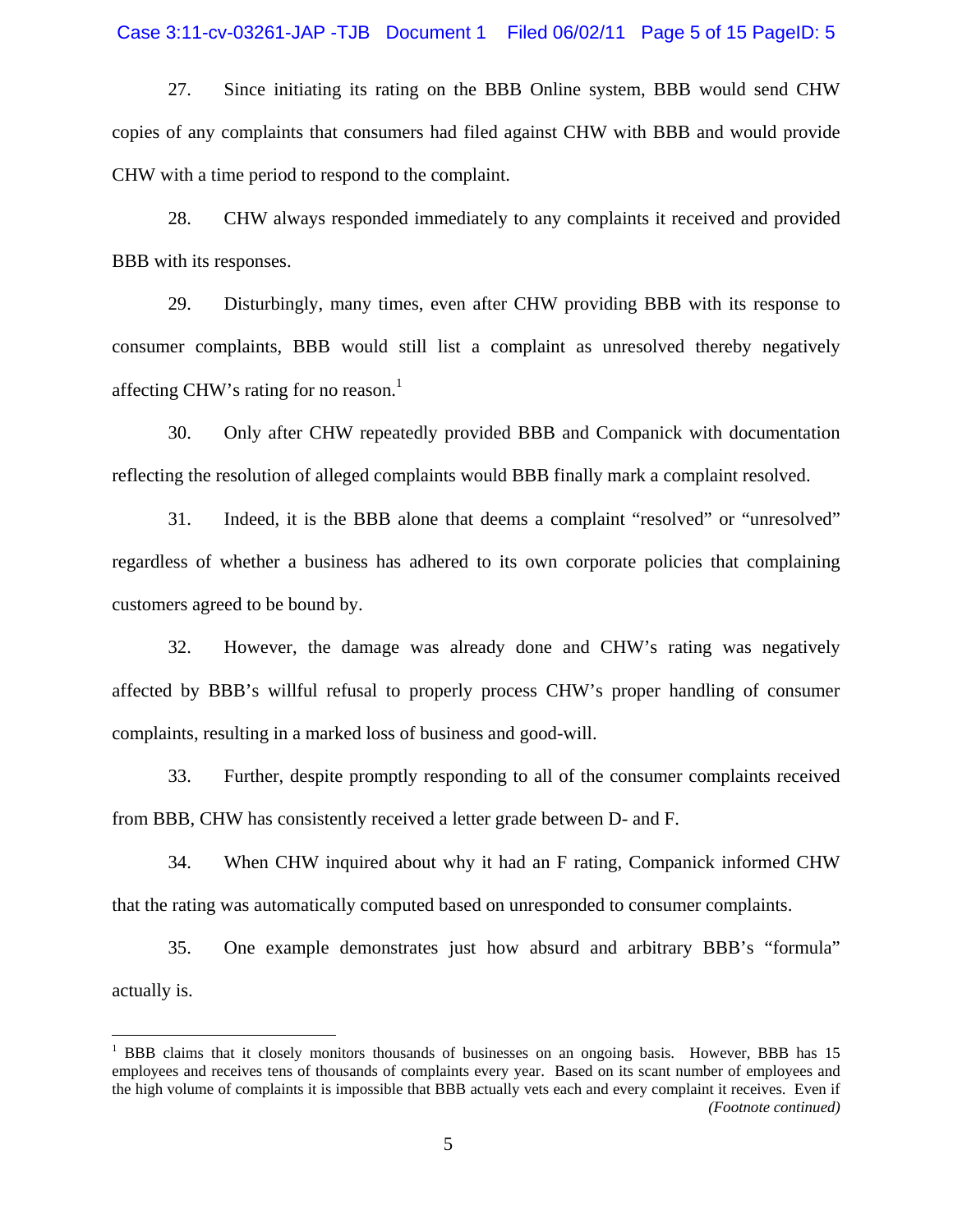### Case 3:11-cv-03261-JAP -TJB Document 1 Filed 06/02/11 Page 6 of 15 PageID: 6

36. In 2010, when BBB received a complaint against CHW and forwarded that complaint to CHW for a response, CHW responded immediately. The complaining consumer did not respond to CHW's response to the complaint for several weeks, and when the complaining consumer finally did respond, CHW again responded within 24 hours. Nevertheless, because the complaining consumer took so long to reply to CHW's initial prompt response, BBB gave CHW a negative grade because too much time lapsed before the consumer complaint was resolved even though the time it took to resolve the complaint was attributable entirely to the consumer and not CHW.

37. Giving CHW a negative grade for the consumer's delay is not only unfair, but it is a blatant misrepresentation to the public of the quality of CHW's customer service and trustworthiness. Moreover, BBB and Companick recklessly disregarded the truth regarding CHW's handling of this consumer complaint by attributing a negative rating to CHW for conduct that cannot be credibly attributed to CHW.

38. There are many other examples of Defendants' misconduct and misrepresentation of CHW's handling of consumer complaints.

39. Because BBB had misrepresented the truth of CHW's customer relations conduct (and Companick took no steps to correct the misrepresentation even after being put on notice of it), CHW requested on numerous occasions an appeal of its letter grade and BBB informed CHW that there was no such mechanism of internal review or appeal.

40. Despite being repeatedly told by Companick and others that there was no such thing as an appeal, CHW continued to request an appeal of its letter grading because it knew that other businesses were able to pursue such an appeal.

*<sup>(</sup>Footnote continued)* 

all 15 BBB employees worked around the clock analyzing consumer complaints such a thorough review would be impossible.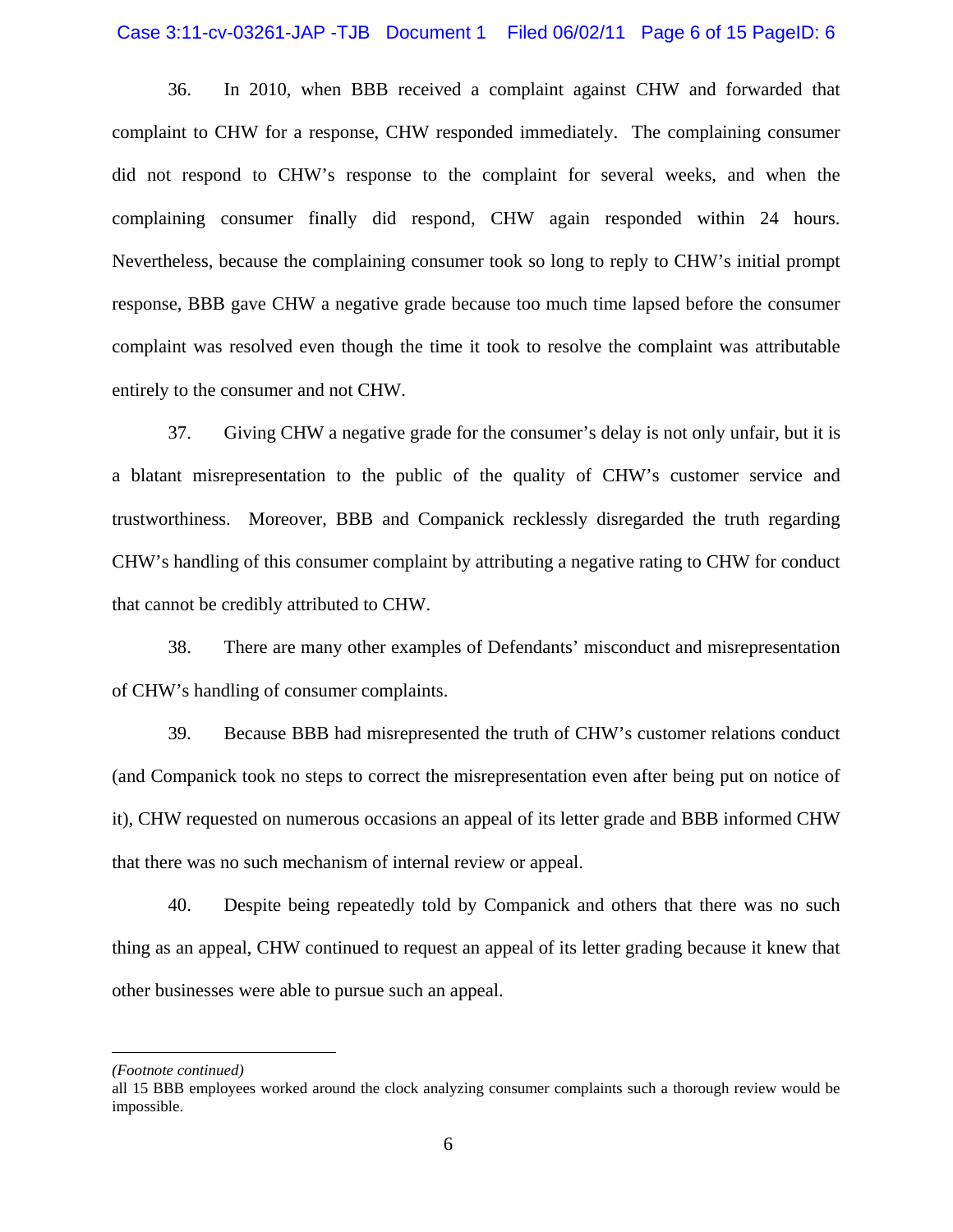### Case 3:11-cv-03261-JAP -TJB Document 1 Filed 06/02/11 Page 7 of 15 PageID: 7

41. Indeed, on March 31, 2011 BBB told CHW yet again in an e-mail "there is no appeals process."

42. But three weeks later, on April 18, 2011, in another e-mail, BBB not only admitted that there was an appeals process but provided CHW what information was required to pursue an appeal.

43. This is further evidence that there is absolutely nothing objective or unbiased about BBB's ratings system, and as applied to CHW, BBB had absolutely no interest in truthfully and accurately reviewing CHW's business.

44. Instead, BBB's true goal is to extort money from CHW by offering CHW the opportunity to improve its Letter Grade Rating by paying money to BBB.

45. Specifically, on numerous occasions while CHW was seeking an explanation for its letter grade, BBB solicited CHW to pay the annual fee to become Accredited.

46. BBB specifically advised CHW that, if CHW paid the fee for Accreditation, CHW's Letter Grade Rating would dramatically improve.

47. In fact, BBB's rating of CHW is artificially deflated because CHW has refused to pay to be Accredited and because BBB was negligent in processing CHW's responses to consumer complaints.

48. Indeed, a review of the BBB's website reveals that there exist smaller, similarly situated and significantly larger companies in the exact same industry as CHW who have more consumer complaints than BBB but have A- to A+ ratings exclusively as a result of their paying BBB to become Accredited.

49. This grade deflation is evident by examining the records of comparably sized companies on BBB online business rating platform, records that were provided to Cpmpanick who summarily ignored them. Such an examination reveals that Accredited businesses receive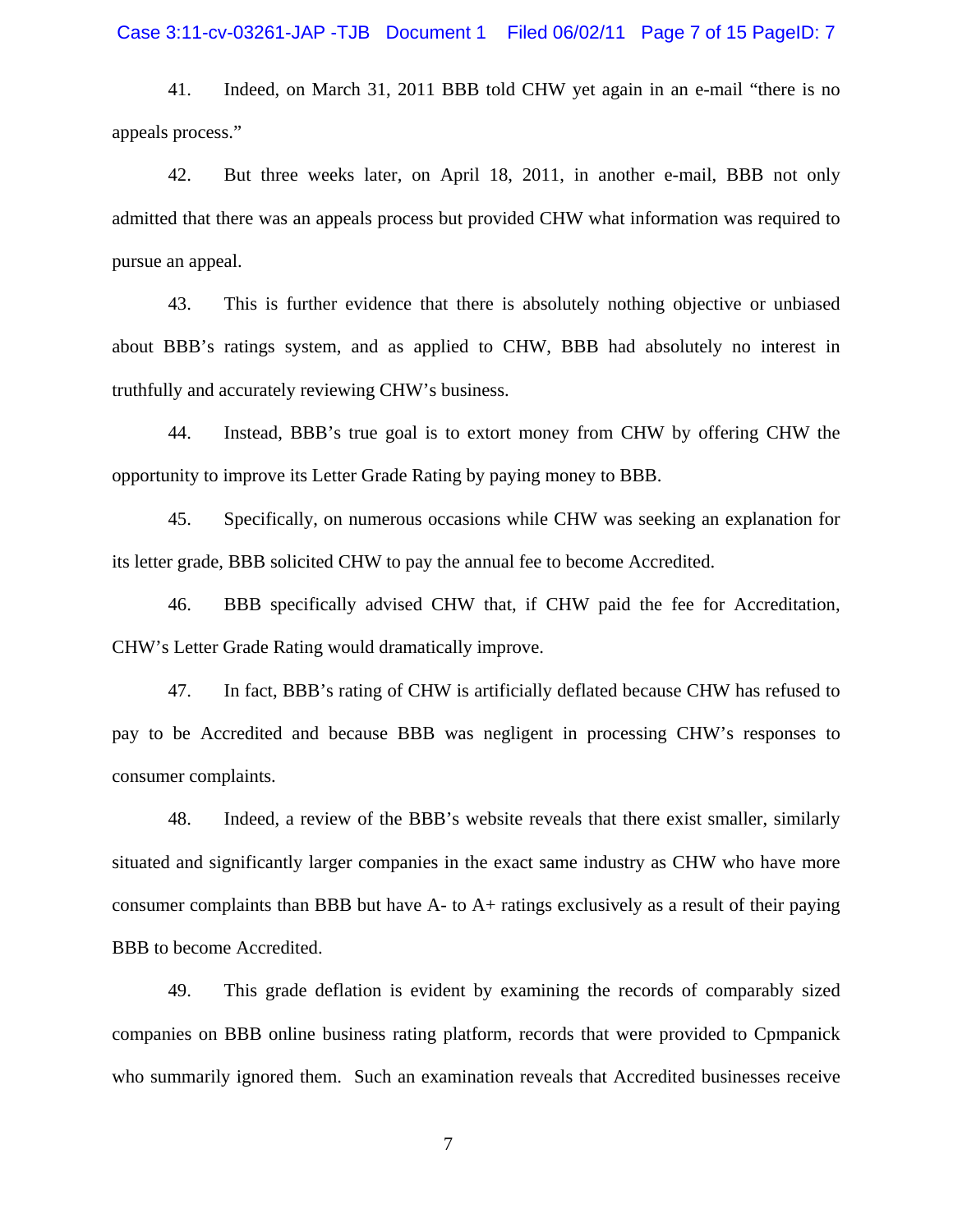far better ratings than CHW even though CHW has less overall complaints and less unresolved complaints.

50. Further, despite CHW's repeated request to Companick, BBB refused to give CHW a grade of "no rating" which would be far less damaging than the unwarranted Letter Grade Rating it improperly assigned to CHW even though BBB has assigned a grade of "no rating" to other companies—namely, ones that have paid to become Accredited.

51. Indeed, in light of CHW's demonstrable quick response time to customer complaints, CHW informed Defendants in writing and orally that a "no rating" was more appropriate than an F because that grade did not represent an appropriate indication of the trustworthiness of CHW or its good faith attempts to resolve customer concerns, which Defendants were fully aware of.

52. Despite explicitly being put on notice by CHW that a "no rating" was appropriate and that CHW's F grade did not fairly and accurately represent CHW's trustworthiness, Defendants recklessly disregarded the undisputable data conclusively demonstrating that an F rating was inaccurate, and continued to misrepresent to the public that CHW was untrustworthy and did not timely respond to consumer complaints.

53. In fact, rather than making a good faith effort to respond to CHW's request for a no rating, Defendants engaged in a brazen cover up of their action.

54. Specifically, on or about, May 20, 2011, CHW, through its lawyers, contacted BBB through its lawyers to make a final attempt to resolve this dispute without court intervention. CHW provided BBB with a copy of the complaint this complaint to demonstrate just how serious CHW was about championing its rights.

55. Rather than engage in a good faith discussion of whether or not CHW should be entitled to a "no rating," after receiving CHW's complaint and after speaking with CHW's attorneys removed its policy with respect to the "no rating" from its website and told CHW that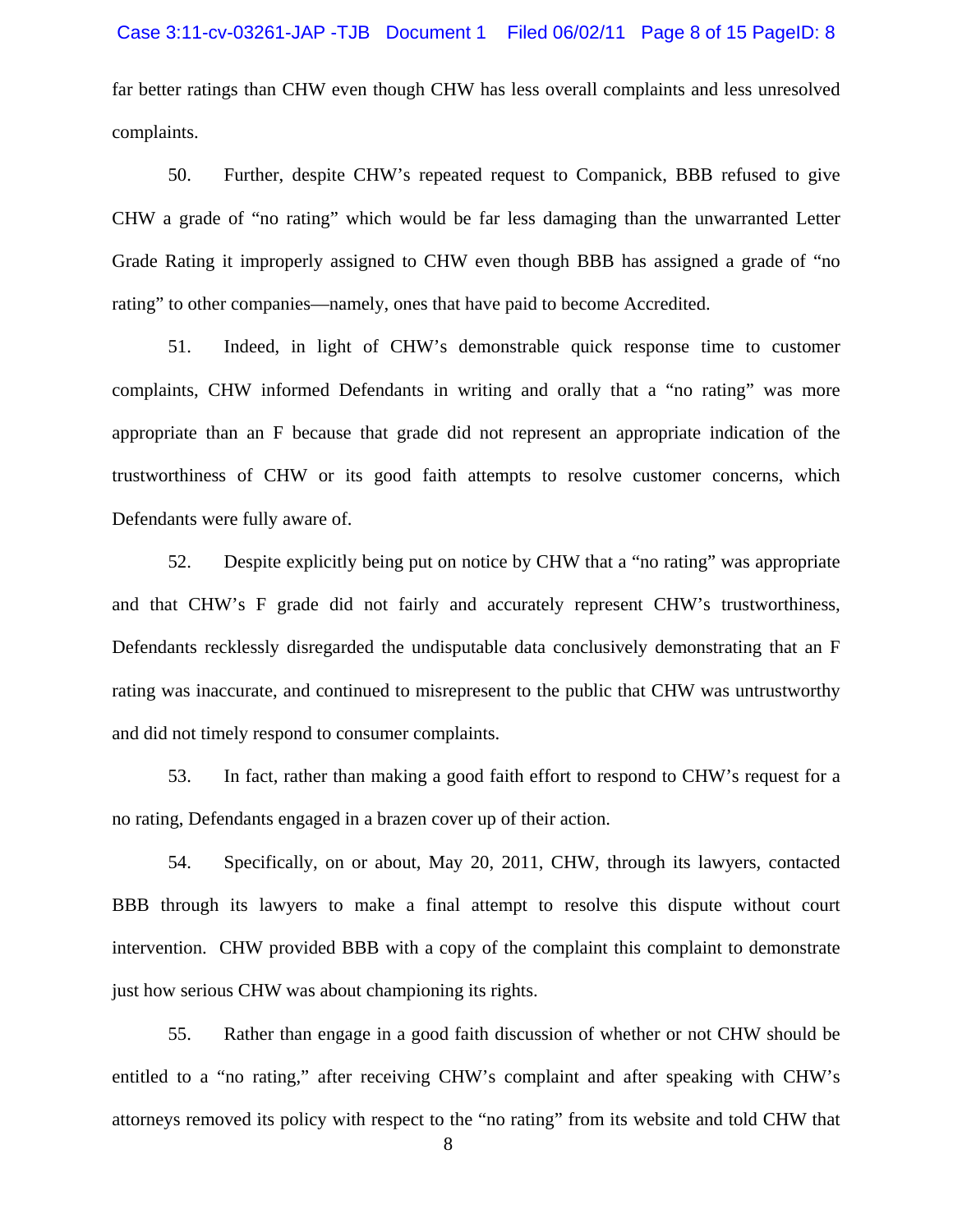## Case 3:11-cv-03261-JAP -TJB Document 1 Filed 06/02/11 Page 9 of 15 PageID: 9

no such policy existed (notwithstanding the fact that Companick sent CHW a copy of its grading policy several months earlier and that policy specifically included the purported criteria for a business to receive a "no rating.")

56. Thus, Defendants' conduct amply demonstrates that despite their advertisements of objectivity and trustworthiness to the public, there is absolutely nothing objective or trustworthy about how they conduct themselves.

57. Millions of users visit BBB's online platform every month, from inside and outside of New Jersey, seeking recommendation on businesses to use.

58. Many consumers accept BBB's ratings as dispositive on the trustworthiness of a business because many consumer mistakenly believe BBB is a governmental or quasigovernmental body.

59. Many consumers looking to purchase a home warranty visit BBB's website to help them choose a provider or to read reviews of a provider they have already chosen.

60. Numerous CHW customer and, more importantly, potential customers have used BBB's online service and seen CHW's unwarranted F grade.

61. Existing CHW customers were led to believe CHW was untrustworthy and either cancelled their home warranty contracts or demanded a refund of a portion of the purchase price.

62. Prospective CHW customers who viewed BBB's inaccurate rating of CHW believed that CHW was untrustworthy and opted to utilize another home warranty provider.

63. Thus, as a result of BBB's inaccurate grading system, CHW has been substantially harmed.

# **FIRST CAUSE OF ACTION (False Advertising Under 15 U.S.C. § 1125(a))**

64. CHW repeats and incorporates by reference all of the allegations set forth above.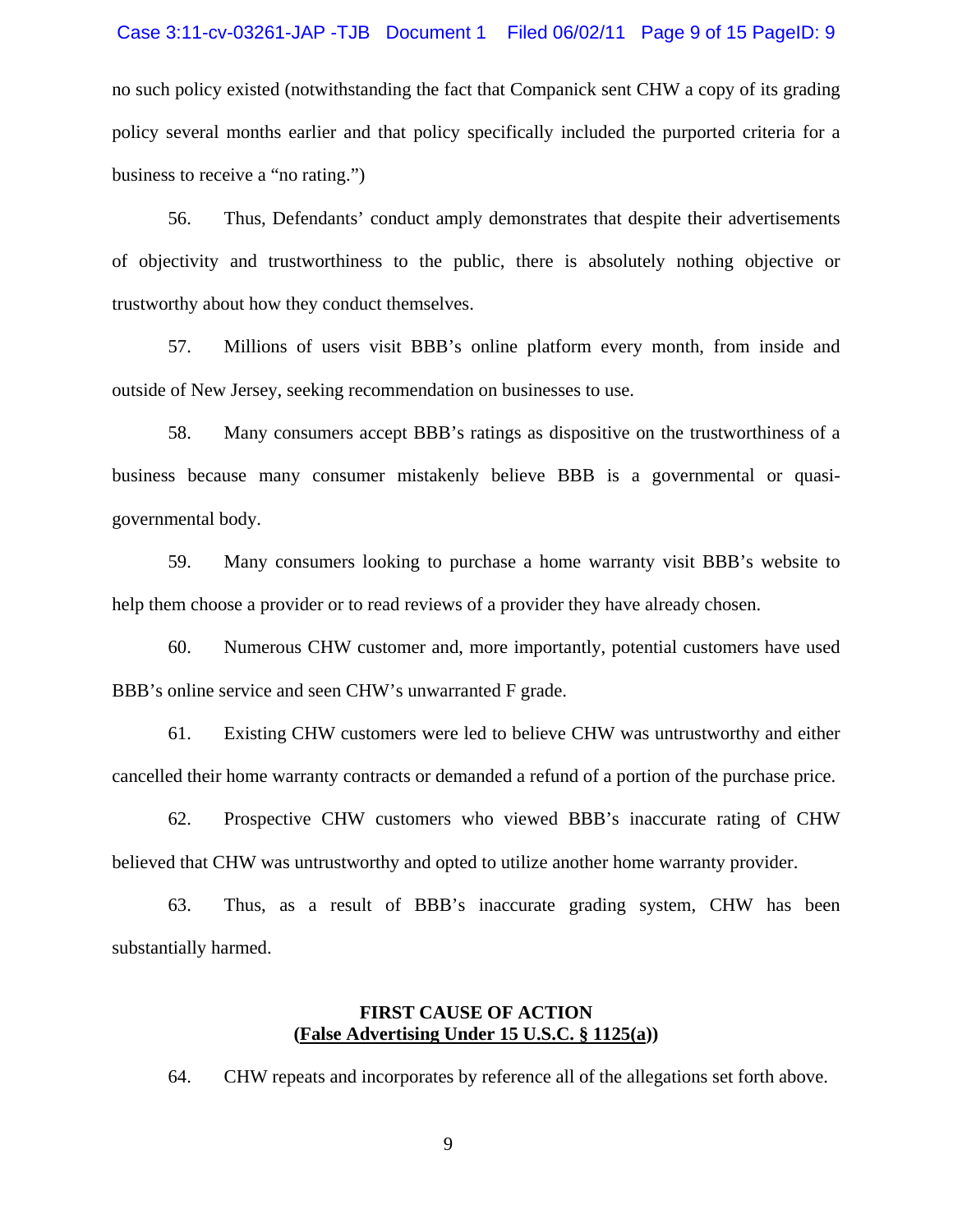65. Defendants intentionally and with knowledge published false descriptions and representations of fact about their own services.

66. Specifically, Defendants claimed that it offered an unbiased and accurate rating system for businesses, when in fact its rating system is biased, inaccurate, and failed to comply with any quantifiably measurable formula as BBB claims.

67. Because it has been in existence for so long, many consumers believe that BBB is a governmental or quasi-governmental entity.

68. Defendants also intentionally and with knowledge published false descriptions and representations of fact about CHW.

69. Specifically, Defendants claimed that CHW deserved a grade of F or lesser grades than warranted by BBB's ratings formula when no facts justified such a letter grade, and Defendants were aware that no such facts existed.

70. Defendants' statements and advertisements misrepresented the quality and nature of CHW's professionalism and client dedication as well as the quality, reliability, and safety of CHW's services.

71. Defendants made these false statements on the BBB Online Service platform, which is visited by millions of consumers each month.

72. Defendants made these false representations to discourage consumers from using CHW's services and to encourage and promote consumers' use of accredited competitors of CHW.

73. As a result of the foregoing, CHW has been substantially damaged.

# **SECOND CAUSE OF ACTION (Tortious Interference with Prospective Economic Advantage)**

74. CHW repeats and incorporates by reference all of the allegations set forth above.

75. CHW has prospective economic or contractual relationship with potential clients.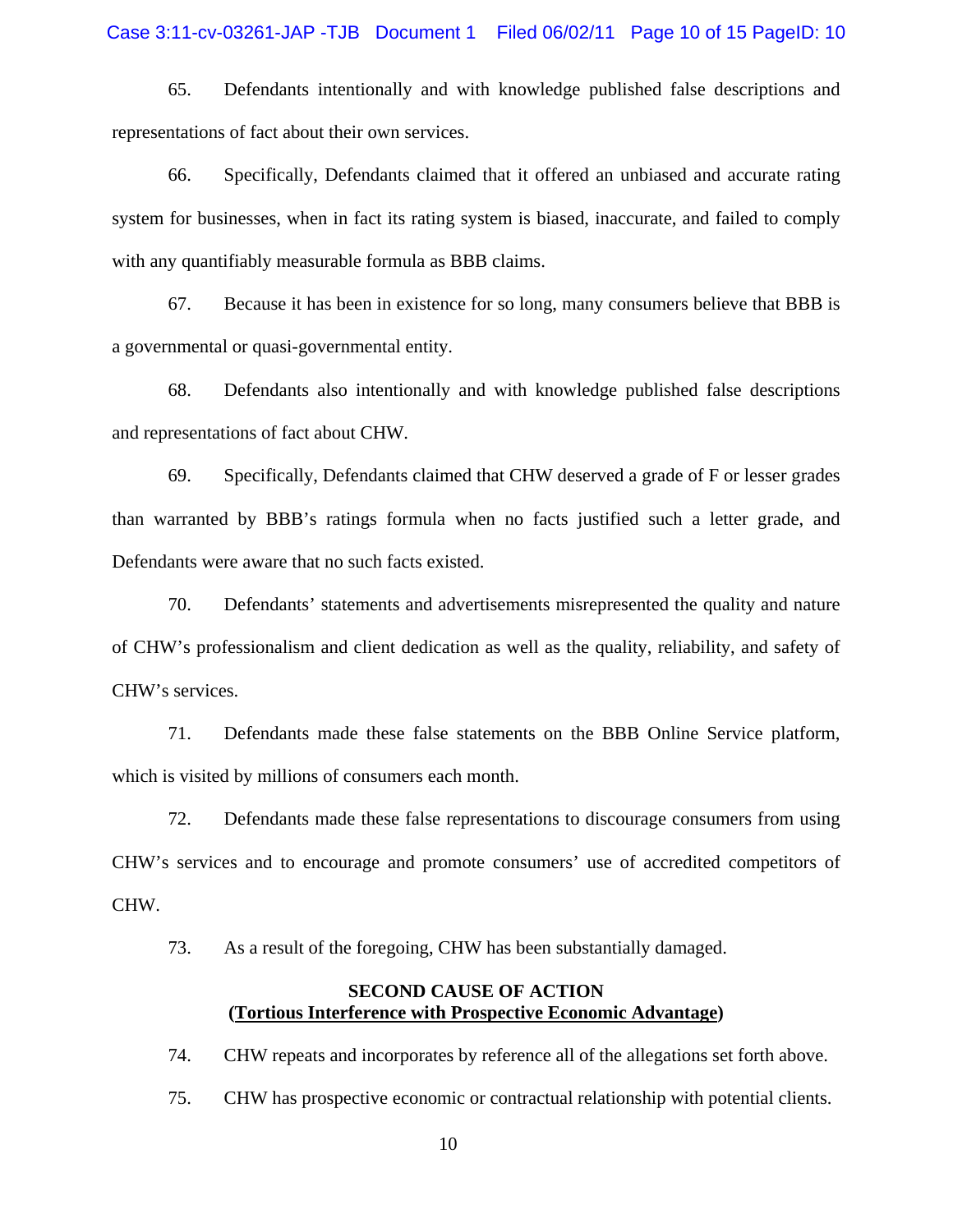76. At all relevant times, Defendants were aware of CHW's prospective business relations.

77. As detailed *supra*, Defendants have repeatedly and intentionally interfered with Plaintiffs' economic and business relationships by virtue of the Letter Grade Rating it assigned to BBB and the inaccurate information published on the BBB's website about CHW.

78. Defendants' wrongful conduct was intentionally aimed at harming CHW in order to extort money form CHW.

79. Defendants' acts of interference with CHW's actual and prospective business relations are willful, wanton, intentional and deliberate.

80. Defendants' acts have proximately caused substantial monetary damage to CHW, including (i) extensive loss of business, customers and revenue, (ii) substantial expense, time, and effort addressing BBB's malevolent conduct, (iii) damage to Plaintiffs' business operations, trade name, reputation and good will, and (iv) extensive attorneys' fees.

# **THIRD CAUSE OF ACTION (Tortious Interference with Contract)**

81. CHW repeats and incorporates by reference all of the allegations set forth above.

82. CHW has prospective economic or contractual relationship with potential clients.

83. At all relevant times, Defendants were aware of Plaintiffs' actual business relations.

84. As detailed *supra*, Defendants have repeatedly and intentionally interfered with Plaintiffs' economic and business relationships by virtue of the Letter Grade Rating it assigned to BBB and the inaccurate information published on the BBB's website about CHW.

85. Defendants' wrongful conduct was intentionally aimed at harming CHW in order to extort money form CHW.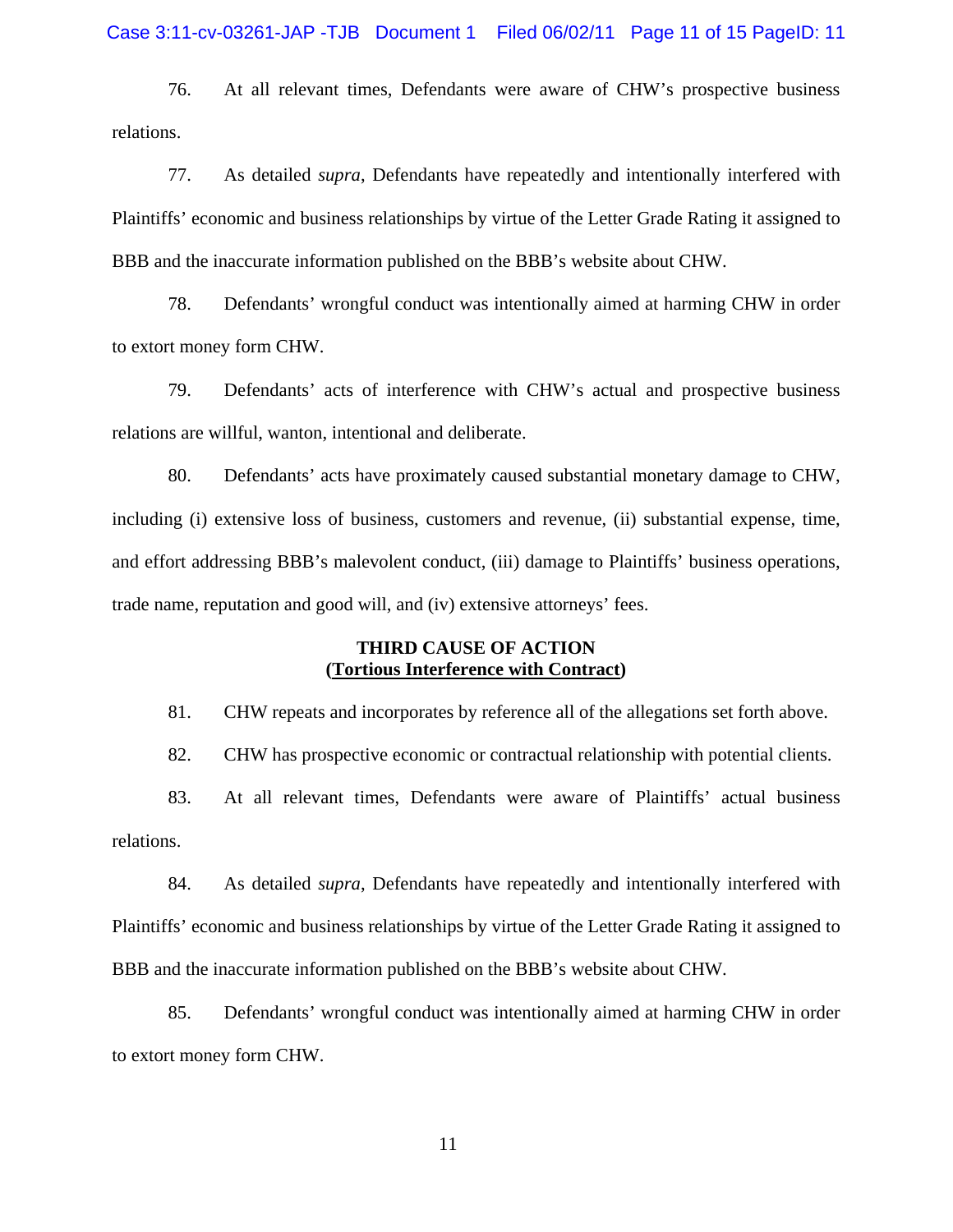86. Defendants' acts of interference with CHW's actual business relations are willful, wanton, intentional and deliberate.

87. Defendants' acts have proximately caused substantial monetary damage to CHW, including (i) approximately \$100,000 in loss of business, customers and revenue, through cancelled contracts (ii) substantial expense, time, and effort addressing Defendants' malevolent conduct, (iii) damage to Plaintiffs' business operations, trade name, reputation and good will, and (iv) extensive attorneys' fees.

# **FOURTH CAUSE OF ACTION (Trade Libel/Injurious Falsehood)**

88. CHW repeats and incorporates by reference all of the allegations set forth above.

89. Through its website and otherwise, Defendants have made derogatory statements about CHW and its business to the public.

90. Those statements were designed to prevent others from dealing with CHW or otherwise interfere with CHW's relationships with its customers and prospective customers.

91. Defendants' motivation for making these statements was to extort CHW into paying significant sums of money to BBB to become Accredited.

92. Defendants' statements have played a material part in inducing current customers and future customers from severing all ties with CHW.

93. As a direct and proximate result of the foregoing, CHW has been damaged in an amount to be determined at trial.

# **FIFTH CAUSE OF ACTION CAUSE OF ACTION (Consumer Fraud under N.J. Stat. § 56:8-1, et seq.)**

94. CHW repeats and incorporates by reference all of the allegations set forth above.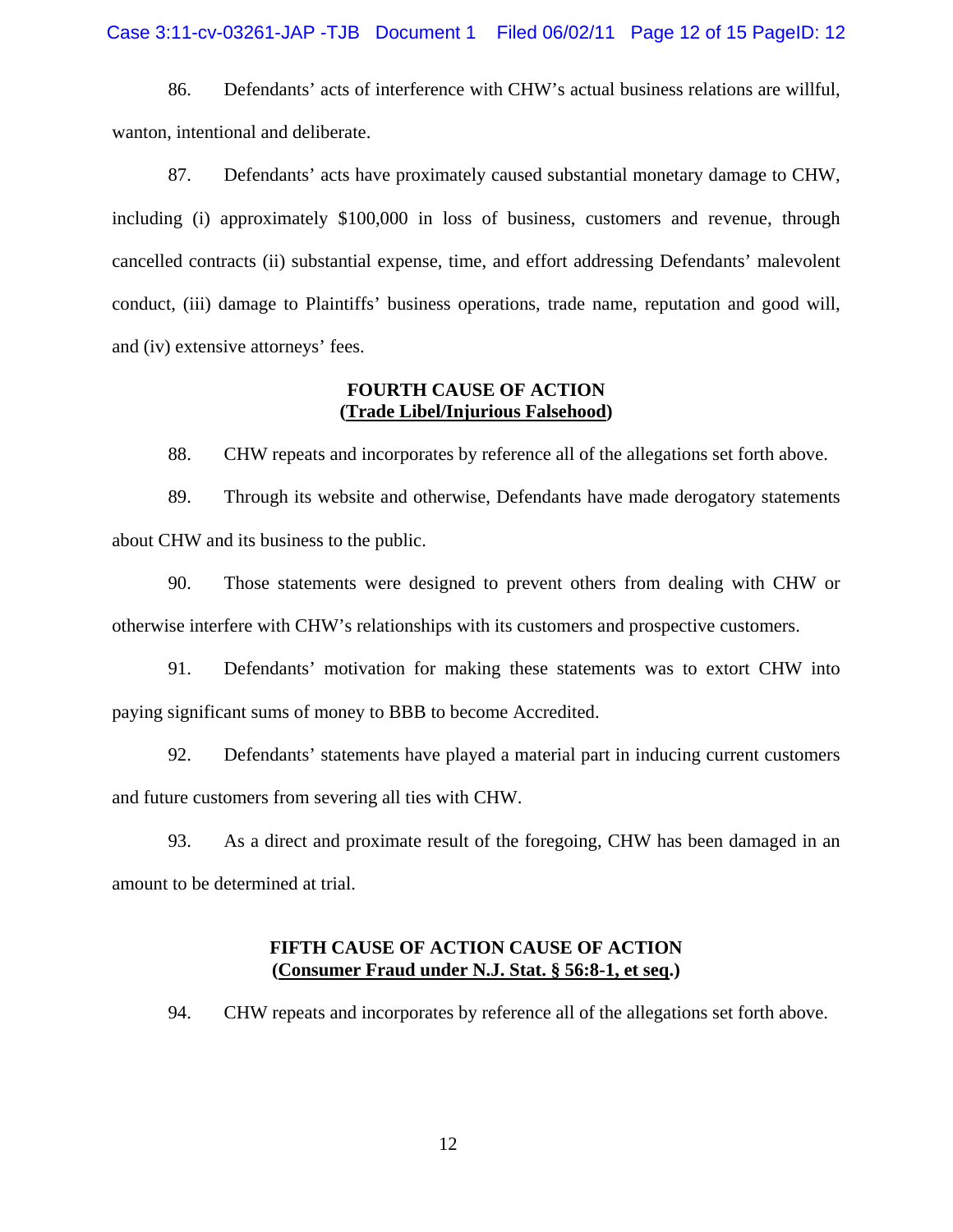### Case 3:11-cv-03261-JAP -TJB Document 1 Filed 06/02/11 Page 13 of 15 PageID: 13

95. Defendants intentionally and with knowledge published false descriptions and representations of fact about their own services, and intentionally failed to correct these misrepresentations when they were pointed out by CHW.

96. Specifically, Defendants claimed that BBB offered an unbiased and accurate rating system for businesses, when in fact its rating system is biased, inaccurate, and failed to comply with any quantifiably measurable formula as BBB claims.

97. Defendants also intentionally and with knowledge published false descriptions and representations of fact about CHW, and refused to correct these fraudulent descriptions after being put on notice of their falsity by CHW.

98. Defendants intended that consumers rely upon these false misrepresentations so that businesses who paid them a fee to be accredited would benefit and businesses, like CHW, who refused to pay a fee would be coerced into using BBB's accreditation services.

99. As a result, CHW has been substantially damaged.

# **SIXTH CAUSE OF ACTION (Declaratory Judgment)**

100. CHW repeats and incorporates by reference all of the allegations set forth above.

101. BBB purports to be a  $501(c)(6)$  tax exempt corporation.

102. However, rather than properly acting as a business league dedicated to the promotion a universal common business interest as the Internal Revenue Code requires, BBB is actively engaged in collecting money from businesses as a fee for promoting and advertising those businesses to the direct detriment of similarly situated businesses that refuse to pay BBB for its services.

103. BBB falsely designates the money it collects from businesses as donations when in truth they are fees for accreditation.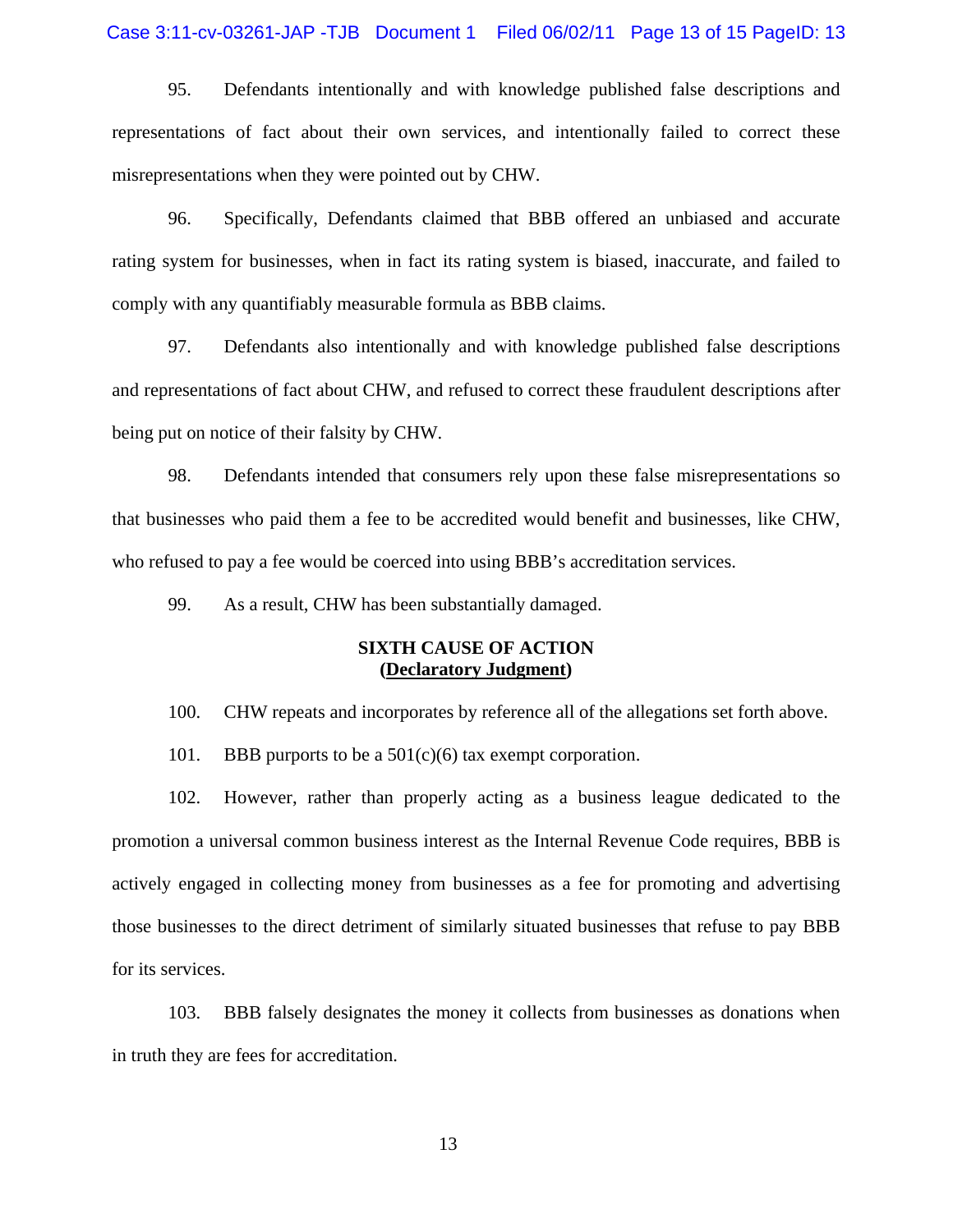Case 3:11-cv-03261-JAP -TJB Document 1 Filed 06/02/11 Page 14 of 15 PageID: 14

104. This promotion of certain business interests over other business interests means that BBB is not a business league within the meaning of IRC  $501(c)(6)$ , and accordingly, BBB is not entitled to tax exempt status.

105. CHW seeks a declaratory judgment finding that BBB is not a tax exempt corporation under IRC 501(c)(6).

# **DEMAND FOR JURY TRIAL**

106. CHW demands a trial by jury on all claims properly triable before a jury**.** 

# **RESERVATION OF RIGHTS**

107. CHW believes that further investigation through discovery or otherwise reveal that to numerous other businesses have similar claims against Defendants as CHW. As such, CHW explicitly reserves the right to amend its complaint to assert claims against Defendants on behalf of the class of businesses injured by Defendants' misconduct.

**WHEREFORE**, Plaintiff demands the following relief:

- a. On the Complaint's First Cause of Action, a money judgment in favor of Plaintiff, in an amount to be determined at trial;
- b. On the Complaint's Second Cause of Action, a money judgment in favor of Plaintiff, in an amount to be determined at trial;
- c. On the Complaint's Third Cause of Action, a money judgment in favor of Plaintiff, in an amount to be determined at trial;
- d. On the Complaint's Fourth Cause of Action, a money judgment in favor of Plaintiff, in an amount to be determined at trial;
- e. On the Complaint's Fifth Cause of Action, a money judgment in favor of Plaintiff, in an amount to be determined at trial:
- f. On the Complaint's Sixth Cause of Action, a judgment declaring BBB is not a tax exempt corporation;
- g. pre- and post-judgment interest; and